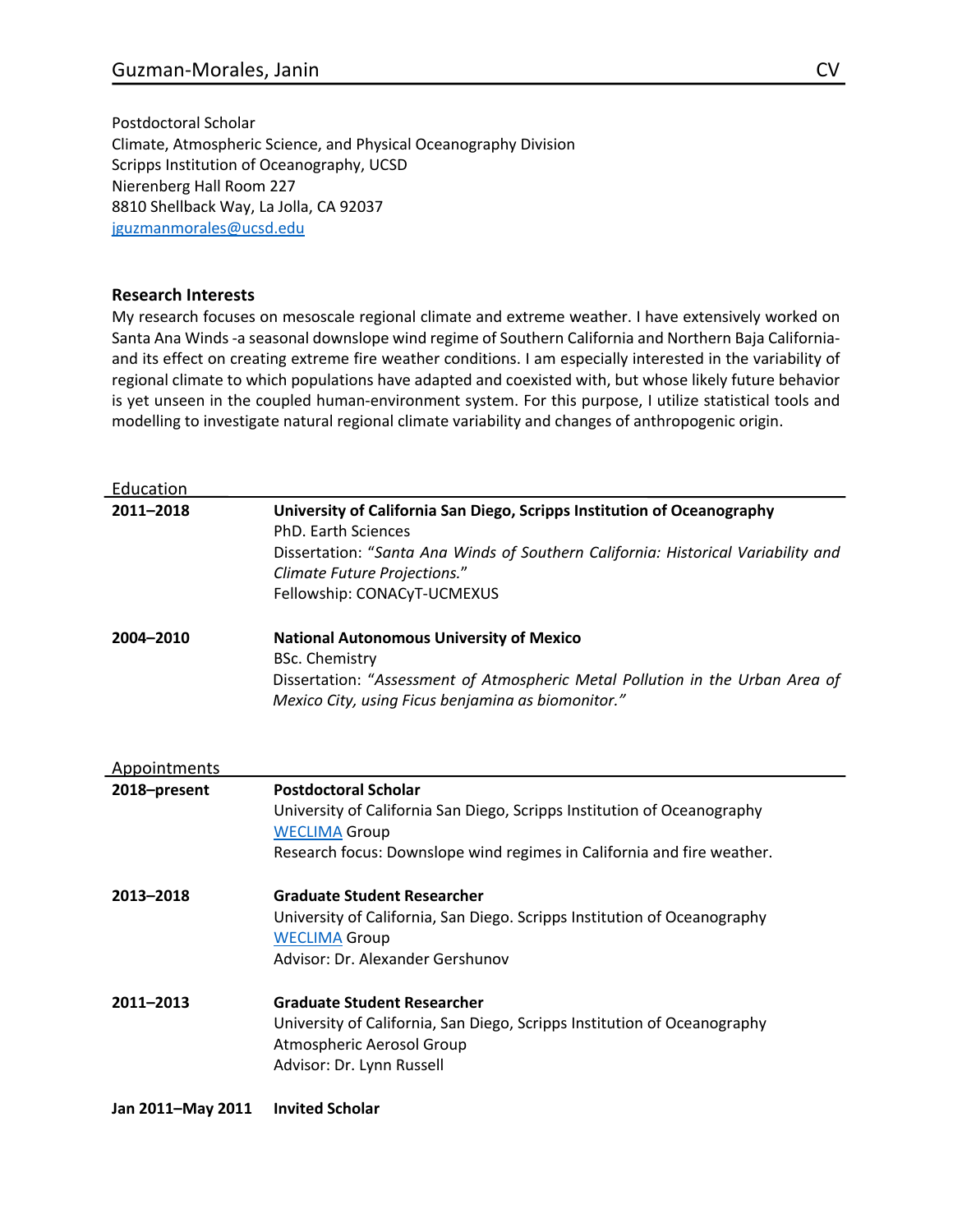| University of California, San Diego, Scripps Institution of Oceanography |
|--------------------------------------------------------------------------|
| Atmospheric Aerosol Group                                                |
| Advisor: Dr. Lynn Russell                                                |

**2008–2010 Undergraduate Researcher Assistant** National Autonomous University of Mexico, Geophysics Institute ICP-MS Laboratory Advisor: Dr. Ofelia Morton-Bermea

## Teaching Experience

| 2015 | <b>Teaching Assistant</b>              |
|------|----------------------------------------|
|      | University of California San Diego     |
|      | Professor: Alexander Gershunov         |
|      | Winter course: SIO 20 "The Atmosphere" |
| 2013 | <b>Teaching Assistant</b>              |
|      | University of California San Diego     |
|      | Professor: Gabi Laske                  |
|      | Fall course: SIO 15 "Natural Disasters |
|      |                                        |

#### Conferences, Seminars and Workshops

|                  | <u>senner entece, senningre and monteps</u>                                      |
|------------------|----------------------------------------------------------------------------------|
| <b>July 2019</b> | <b>American Meteorological Society Seminar</b>                                   |
|                  | San Diego Chapter                                                                |
|                  | Talk: "Coastal Heat Waves Induction by Santa Ana Winds: Observational            |
|                  | Record and Future Climate Projections"                                           |
| Feb 2019         | <b>National Weather Service Seminar</b>                                          |
|                  | NWS San Diego Office                                                             |
|                  | Talk: "SAW-driven heat waves"                                                    |
| <b>Nov 2017</b>  | 1st Forum for Climate Change and Public Health                                   |
|                  | Institute of Public Health Services of Baja California, Mexico                   |
|                  | Talk: "Weather Extremes in a Varying and Changing Climate"                       |
| Oct 2017         | Youth Leadership Development Forum for Students in STEM                          |
|                  | Hispanic Association of Colleges and Universities                                |
|                  | Panelist: "STEM Career Pathways & Your Impact"                                   |
| <b>Dec 2015</b>  | American Geophysical Union, Fall 2015 meeting                                    |
|                  | Regional Climate Modelling III Session                                           |
|                  | Talk: "Santa Ana Winds of Southern California: Their Climatology and Variability |
|                  | Spanning 6.5 Decades from Regional Dynamical Modelling"                          |
| <b>Nov 2015</b>  | Regional Weather and Global Climate Impacts without Borders Seminar              |
|                  | Ensenada Center for Scientific Research and Higher Education (CICESE)            |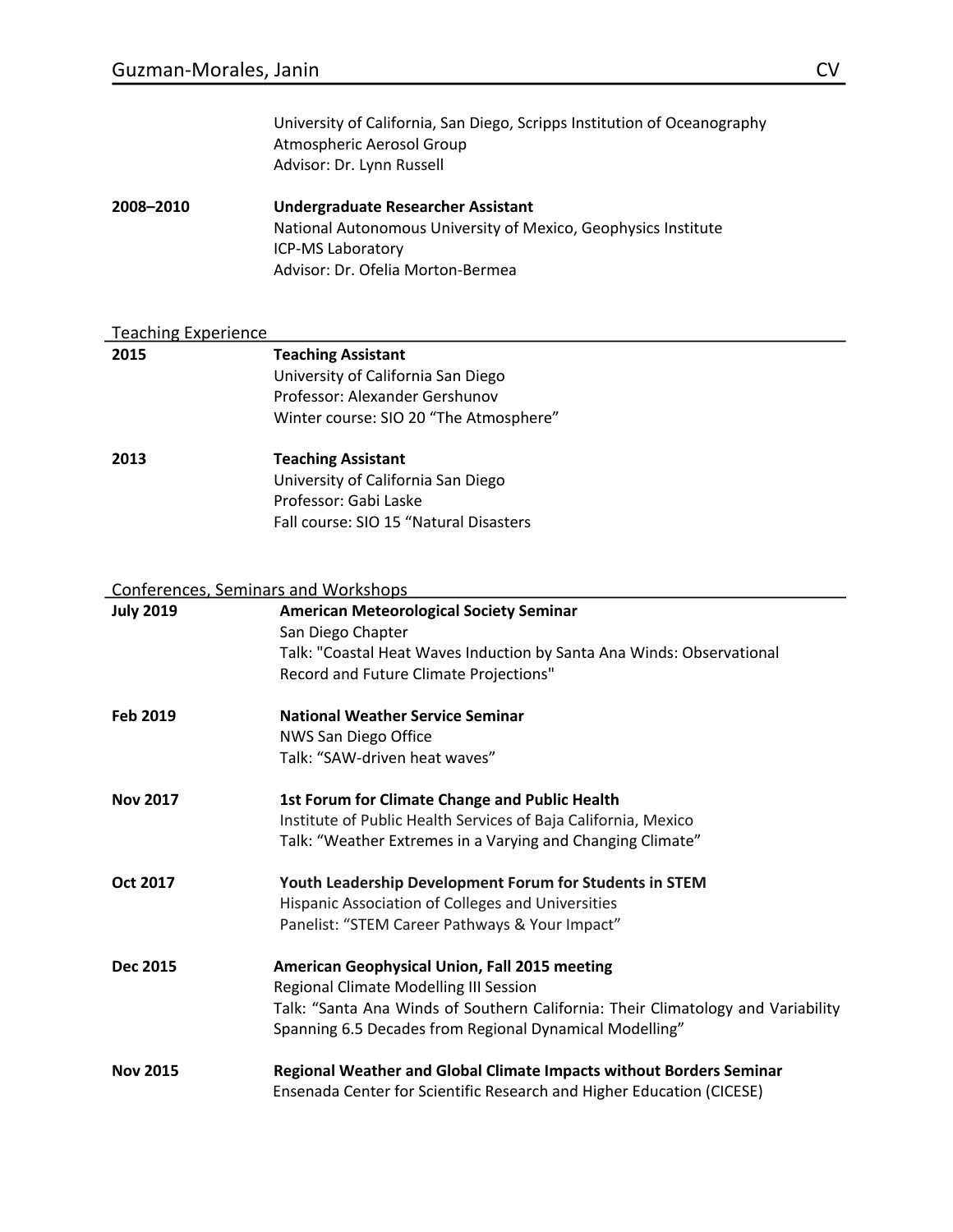Talk: "Santa Ana Winds (SAWs), an integral feature of our regional climate"

| Sep 2015 | 2nd Scripps Student Symposium                                                                                                                                 |
|----------|---------------------------------------------------------------------------------------------------------------------------------------------------------------|
|          | Scripps Institution of Oceanography                                                                                                                           |
|          | Talk: "Santa Ana Winds of Southern California: Their Climatology, and Variability<br>Spanning 61/2 Decades"                                                   |
| Oct 2011 | American Association of Aerosol Research 30 <sup>th</sup> Annual Conference<br>Poster: "Regional Assessment of Organic PM during CalNex, Cal-Mex, and CARES." |

### Peer-reviewed Publications

Gershunov, A., **Guzman-Morales J.,** Hatchett B., Guirguis, K., Aguilera R., Shulgina T., et al., Hot and cold flavors of southern California's Santa Ana winds: Their causes, trends, and links with wildfire. *Climate Dynamics. Submitted on Jan 2021.*

Keeley, J. E., **Guzman-Morales J**., Gershunov, A., Syphard, A., Cayan,D., Pierce,D. W., at el., *Evaluating climate, weather and ignitions in Santa Ana Wind driven fires. PNAS. Submitted on Jan 2021*

**Guzman-Morales, J.** & Gershunov, A. (2019). Climate change suppresses Santa Ana winds of Southern California and sharpens their seasonality. *Geophysical Research Letters*, 46, 2772–2780. https://doi.org/10.1029/2018GL080261

**Guzman-Morales, J.,** Gershunov, A., Theiss, J., Li, H., & Cayan, D. (2016). Santa Ana Winds of Southern California: Their climatology, extremes, and behavior spanning six and a half decades. *Geophysical Research Letters*, *43*(6), 2827–2834. https://doi.org/10.1002/2016GL067887

Schwarz, L., Malig, B., **Guzman-Morales, J.,** Guirguis, K., Ilango, S. D., Sheridan, P., Gershunov, A., Basu, R., & Benmarhnia, T. (2020). The health burden fall, winter and spring extreme heat events in the in Southern California and contribution of Santa Ana Winds. *Environmental Research Letters*, 15 (5). https://doi.org/10.1088/1748-9326/ab7f0e

Aguilera, R., Gershunov, A., Ilango, S. D., **Guzman-Morales, J.,** & Benmarhnia, T. (2019). Santa Ana Winds of Southern California impact PM2.5 with and without Smoke from wildfires. *GeoHealth*, 4, e2019GH000225. https://doi.org/10.1029/2019GH000225

Williams, P. A., Abatzoglou, J. T., Gershunov, A., **Guzman-Morales, J.**, Bishop, D. A., Balch, J. K., & Lettenmaier, D. P. (2019). Observed Impacts of Anthropogenic Climate Change on Wildfire in California. *Earth's Future*. https://doi.org/10.1029/2019EF001210

Guirguis, K., Basu, R., Al-Delaimy, W. K., Benmarhnia, T., Clemesha, R. E. S., Corcos, I., **Guzman-Morales, J.,** Small, I., Tardy, A., Vashishtha, D., Zivin, J. G., & Gershunov, A. (2018). Heat, Disparities, and Health Outcomes in San Diego County's Diverse Climate Zones. *GeoHealth*. https://doi.org/10.1029/2017GH000127

Syphard, A.D., Gershunov, A., Lawson, D.M., Rivera Huerta, H., **Guzman-Morales, J.**, and Jennings, M.K.. 2018. San Diego Wildfires: Drivers of Change and Future Outlook. Pages xx - xx in: Jennings, M.K., D. Cayan,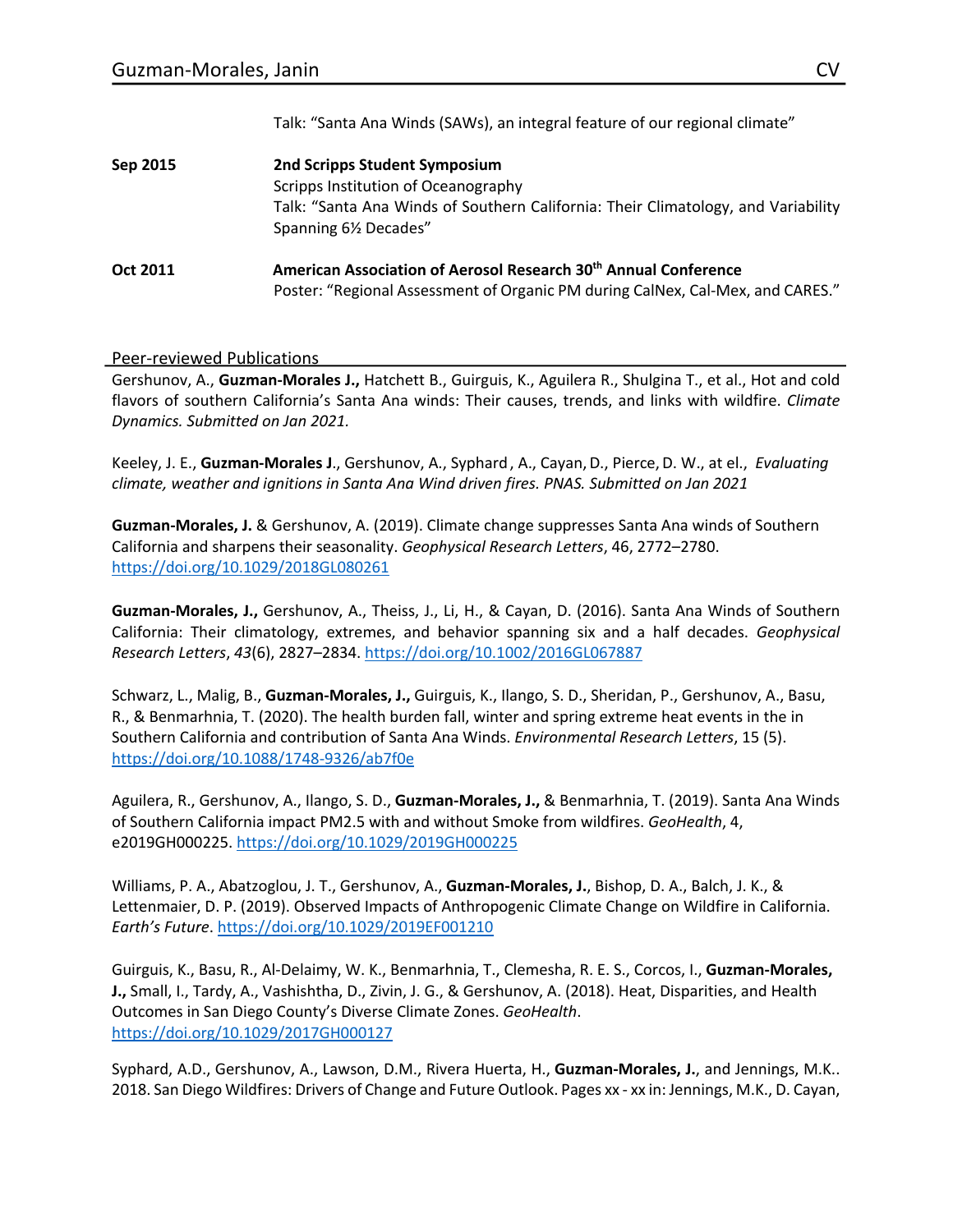J. Kalansky, A.D. Pairis et al. San Diego County Ecosystems: Ecological Impacts of Climate Change on a Biodiversity Hotspot. California's Fourth Climate Change Assessment, California Energy Commission. Publication number: EXT-CCC4A-2018-XXX.

**Guzman-Morales, J.,** Frossard, A. A., Corrigan, A. L., Russell, L. M., Liu, S., Takahama, S., Taylor, J.W., Allan, J., Coe, H., Zhao, Y., & Goldstein, A. H. (2014). Estimated contributions of primary and secondary organic aerosol from fossil fuel combustion during the CalNex and Cal-Mex campaigns. *Atmospheric Environment*, *88*. https://doi.org/10.1016/j.atmosenv.2013.08.047

Takahama, S., Johnson, A., **Guzman-Morales, J.**, Russell, L. M., Duran, R., Rodriguez, G., Zheng, J., Zhang, R., Toom-Sauntry, D., & Leaitch, W. R. (2013). Submicron organic aerosol in Tijuana, Mexico, from Local and Southern California Sources during the Calmex Campaign. *Atmospheric Environment*. 70, 500-512. https://doi.org/10.1016/j.atmosenv.2012.07.057

**Guzman-Morales, J.,** Morton-Bermea, O., Hernández-Álvarez, E., Rodríguez-Salazar, M. T., García-Arreola, M. E., & Tapia-Cruz, V. (2011). Assessment of Atmospheric Metal Pollution in the Urban Area of Mexico City, Using Ficus benjamina as Biomonitor. *Bulletin of Environmental Contamination and Toxicology*, 86(5), 495–500. https://doi.org/10.1007/s00128-011-0252-9

Morton-Bermea, O., Hernández-Alvarez, E., Lozano R., **Guzmán-Morales, J.,** & Martinez, G. (2010). Spatial Distribution of Heavy Metals in Top Soils around the Industrial Facilities of Cromatos de México, Tultitlan Mexico. *Bulletin of Environmental Contamination and Toxicology*, 85(5), 520–524. https://doi.org/10.1007/s00128-010-0124-8

## On feminist-decolonial work;

Center for Interdisciplinary Environmental Justice: Brito-Millan, M., Cheng, A., Harrison, E., Mendoza Martinez, M., Sugla, R., Belmonte, M., Salomon, A., Quintanilla L., **Guzman-Morales, J.,** Martinez, A. (2019). No Comemos Baterías*:* Solidarity Science Against False Climate Change Solutions. *Science for the People*. 22(1). Accessible at https://magazine.scienceforthepeople.org/vol22-1/agua-es-vida-solidarityscience-against-false-climate-change-solutions/

## Research Highlights in Media

| Sep 2020        | <b>National Geographic.</b> Santa Ana and Diablo winds propel raging wildfires in<br>California. By Alexandra Borunda.                                         |
|-----------------|----------------------------------------------------------------------------------------------------------------------------------------------------------------|
| <b>Nov 2019</b> | <b>The New York Times.</b> How California's 'Demonized' Winds Shape Wildfire Season.<br>By Henry Fountain.                                                     |
| Oct 2019        | <b>The New York Times.</b> How Climate Change Could Shift California's Santa Ana<br>Winds, Fueling Fires. By Jill Cowan.                                       |
| Oct 2019        | <b>The San Diego Union-Tribune.</b> As the Santa Ana winds touch down this fall, wildfire<br>season may begin to shift to winter in San Diego. By Celina Tebor |
| <b>Jan 2019</b> | Los Angeles Times. Climate change should tamp down California's wildfire-fanning<br>Santa Ana winds, study finds. By Joshua Emerson Smith                      |